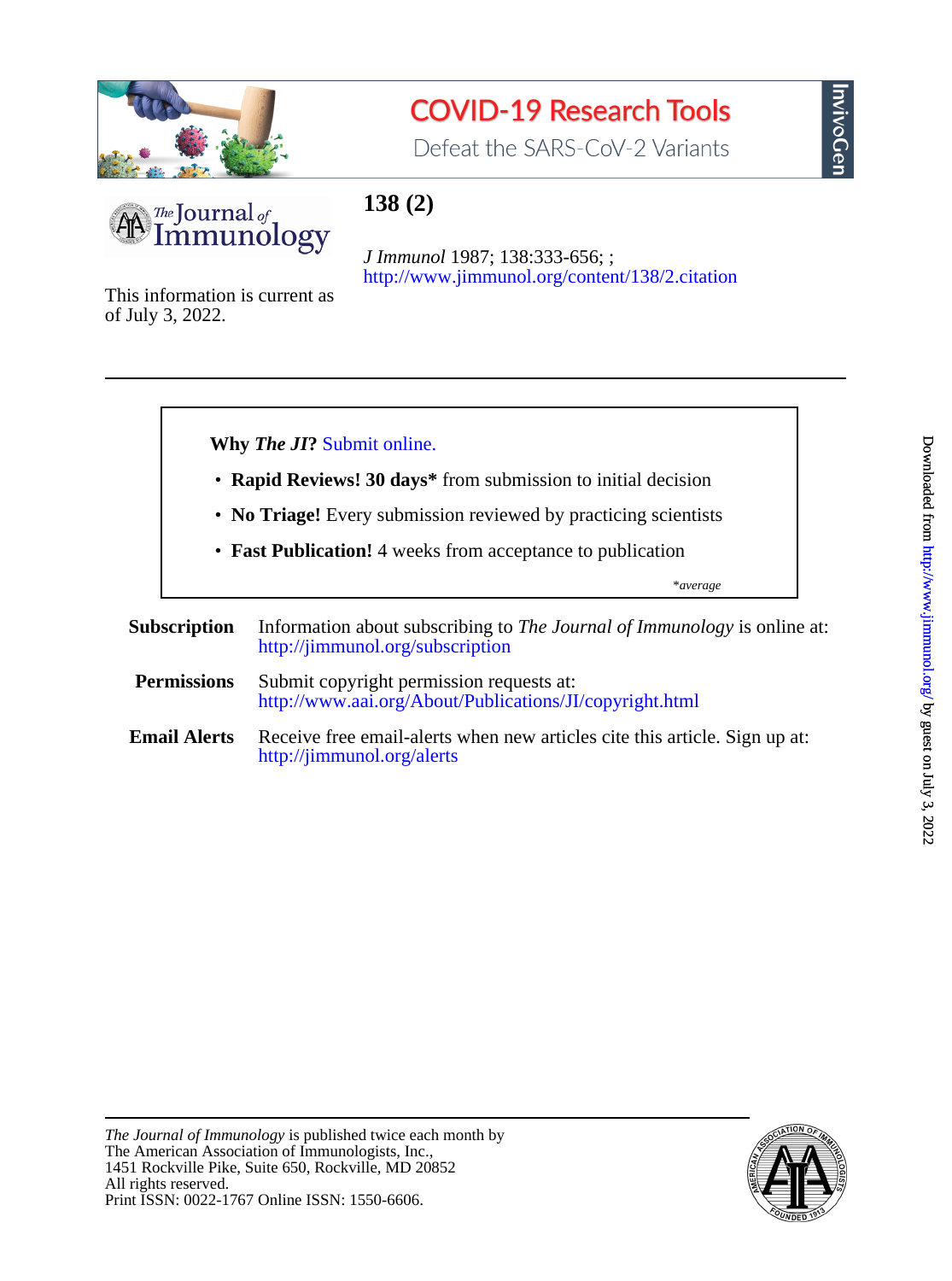### **Contents**

#### **CELLULAR IMMUNOLOGY**

| C. Taswell                                                                                  | 333 | A Solution to the Problems of Cytolysis Assays with Additional Applications<br>to Other Immunological and Biochemical Assays                                                                                                                                    |
|---------------------------------------------------------------------------------------------|-----|-----------------------------------------------------------------------------------------------------------------------------------------------------------------------------------------------------------------------------------------------------------------|
| K. Shortman, A. Wilson, W.<br>Van Ewijk, and R. Scollay                                     | 342 | Phenotype and Localization of Thymocytes Expressing the Homing Recep-<br>tor-Associated Antigen MEL-14: Arguments for the View that Most Mature<br>Thymocytes Are Located in the Medulla                                                                        |
| A. Wilson, R. Scollay, R. A.<br>Reichert, E. C. Butcher, I. L.<br>Weissman, and K. Shortman | 352 | The Correlation of Lectin-Stimulated Proliferation and Cytotoxicity in Mu-<br>rine Thymocytes with Expression of the MEL-14-Defined Homing Recep-<br>tor                                                                                                        |
| L. W. Vollger, D. T. Tuck, T. A.<br>Springer, B. F. Haynes, and<br>K. H. Singer             | 358 | Thymocyte Binding to Human Thymic Epithelial Cells Is Inhibited by Mono-<br>clonal Antibodies to CD-2 and LFA-3 Antigens                                                                                                                                        |
| J. Suttles, G. A. Schwarting, M.<br>W. Hougland, and R. D. Stout                            | 364 | Expression of Asialo $G_{M1}$ on a Subset of Adult Murine Thymocytes: Histo-<br>logical Localization and Demonstration that the Asialo $G_{M1}$ -Positive Sub-<br>set Contains Both the Functionally Mature and the Proliferating Thymo-<br>cyte Subpopulations |
| R. Abe, J. J. Ryan, F. D. Fin-<br>kelman, and R. J. Hodes                                   | 373 | T Cell Recognition of Mls: T Cell Clones Demonstrate Polymorphism between<br>Mls <sup>a</sup> , Mls <sup>c</sup> , and Mls <sup>d</sup>                                                                                                                         |
| H. Yamamoto, S. Bitoh, and S.<br>Fujimoto                                                   | 380 | Adaptive Differentiation of H-2 and IgH-Restricted B Lymphocyte in Tetra-<br>parental Bone Marrow Chimera                                                                                                                                                       |
| T. D. Geppert and P. E. Lipsky                                                              | 385 | Dissection of Defective Antigen Presentation by Interferon- $\gamma$ -Treated Fibro-<br><b>blasts</b>                                                                                                                                                           |
| M. Minami, S. A. Ebner, M. J.<br>Stadecker, and M. E. Dorf                                  | 393 | The Effects of Phorbol Ester on Alloantigen Presentation                                                                                                                                                                                                        |
| J. N. Lowder, R. A. Miller, R.<br>Hoppe, and R. Levy                                        | 401 | Suppression of Anti-Mouse Immunoglobulin Antibodies in Subhuman Pri-<br>mates Receiving Murine Monoclonal Antibodies against T Cell Antigens                                                                                                                    |

*Continued on page 4* 

**THE JOURNAL OF IMMUNOLOGY (ISSN 0022-1767)** *is* **published twice each month by The American Association of Immunologists, 428 East**  Preston Street, Baltimore, MD 21202. Subscription rates \$150 (\$205 foreign); institutions \$170 (\$225 foreign); students \$41 (\$96 foreign); single<br>copy \$8 (\$11 foreign). Indexed by Current Contents and Index Medicus. Second *0* **1987 by The American Association of Immunologists. mailing offices. POSTMASTER: Send address changes to The Journal of Immunology at 428 East Preston Street, Baltimore, MD 21202. Copyright** 

| EDITORIAL OFFICE CHANGE                                                                                       |
|---------------------------------------------------------------------------------------------------------------|
| Beginning April 13, 1987, all new manuscripts will be sent to the new Editor-in-Chief:                        |
| Dr. Ethan Shevach                                                                                             |
| The American Association of Immunologists                                                                     |
| 9650 Rockville Pike                                                                                           |
| Bethesda. MD 20814                                                                                            |
| Manuscripts, correspondence, and matters relating to manuscripts submitted to The Journal of Immunology prior |
| to April 13, 1987 will continue to be processed in the San Diego editorial office:                            |
| Dr. Joseph Feldman                                                                                            |
| The Journal of Immunology                                                                                     |
| 3770 Tansy Street                                                                                             |
| San Diego, CA 92121                                                                                           |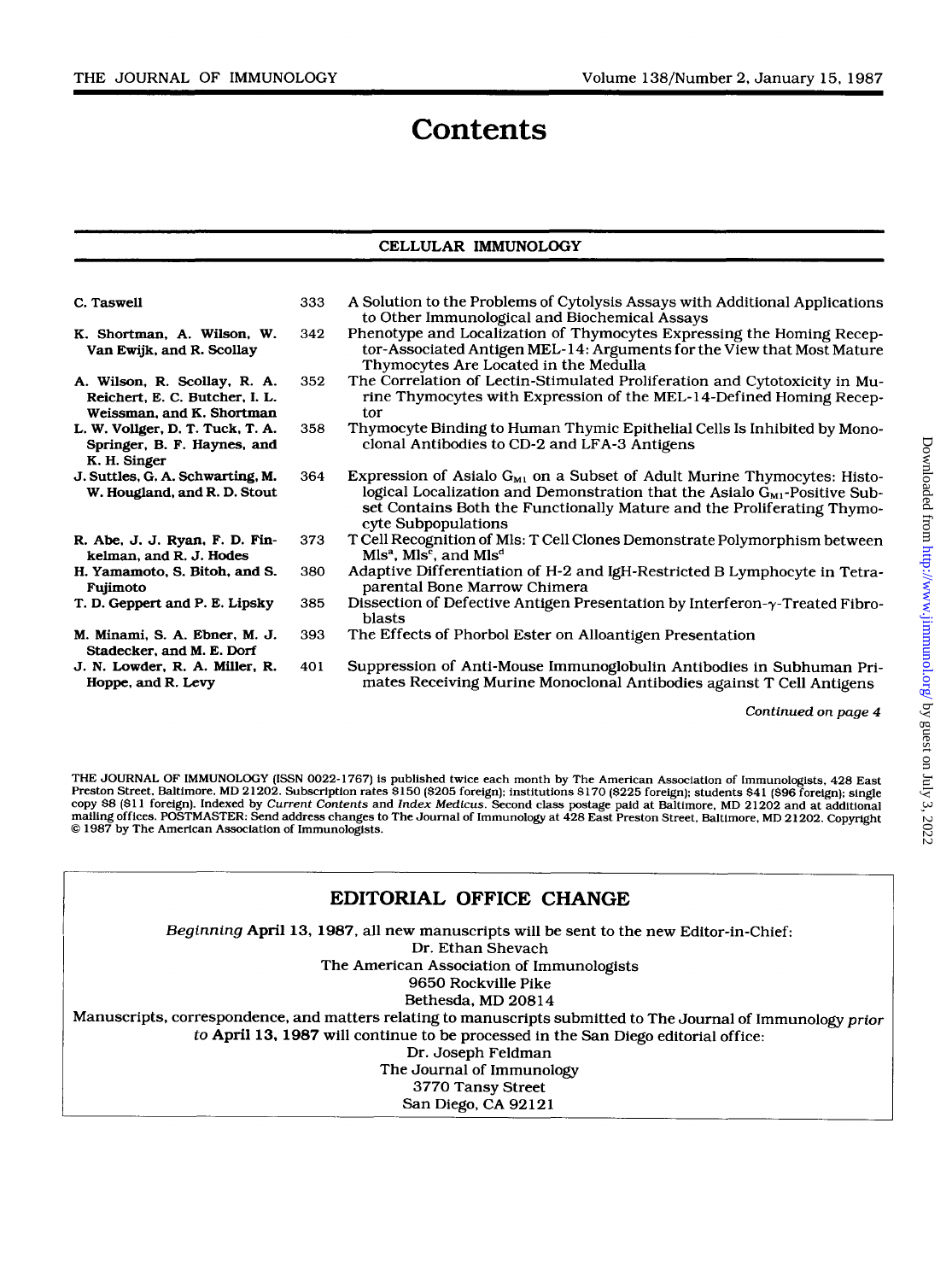### CLINICAL IMMUNOLOGY . IMMUNOPATHOLOGY

| R. D. Inman, B. Chiu, N. C.<br>Hamilton                                                                       | 407 | Analysis of Immune Complexes in Rheumatoid Arthritis for Epstein-Barr<br>Virus Antigens Reveals Cross-Reactivity of Viral Capsid Antigen and<br>Human IgG                                               |
|---------------------------------------------------------------------------------------------------------------|-----|---------------------------------------------------------------------------------------------------------------------------------------------------------------------------------------------------------|
| C. A. Leslie, W. A. Gonnerman,<br>and E. S. Cathcart                                                          | 413 | Gender Differences in Eicosanoid Production from Macrophages of Arthri-<br>tis-Susceptible Mice                                                                                                         |
| G. de Saint Basile, A. Durandy,<br>G. Somme, and C. Griscelli                                                 | 417 | Idiotypy of Human Anti-Candida albicans Antibodies: Recurrence, Pres-<br>ence of a Cross-Reactive Autoanti-Idiotypic-Like Activity, and Role in the<br>Induction of Specific in Vitro Antibody Response |
| F. Le Deist, C. Raffoux, C. Gris-<br>celli, and A. Fischer                                                    | 423 | Graft vs Graft Reaction Resulting in the Elimination of Maternal Cells in a<br>SCID Patient with Maternofetal GVHd after an HLA Identical Bone Marrow<br>Transplantation                                |
| D. Proud, C. R. Baumgarten, R.<br>M. Naclerio, and P. E. Ward                                                 | 428 | Kinin Metabolism in Human Nasal Secretions during Experimentally In-<br>duced Allergic Rhinitis                                                                                                         |
| H. Kubagawa, L. F. Bertoli, J.<br>C. Barton, W. J. Koopman, J.<br>Mestecky, and M. D. Cooper                  | 435 | Analysis of Paraprotein Transport into the Saliva by Using Anti-Idiotype<br>Antibodies                                                                                                                  |
| F. O. Ranelletti, N. Maggiano,<br>F. B. Aiello, A. Carbone, L.<br>M. Larocca, P. Musiani, and<br>M. Piantelli | 440 | Glucocorticoid Receptors and Corticosensitivity of Human Thymocytes at<br>Discrete Stages of Intrathymic Differentiation                                                                                |
| J. P. Portanova, R. E. Arndt, E.<br>M. Tan, and B. L. Kotzin                                                  | 446 | Anti-Histone Antibodies in Idiopathic and Drug-Induced Lupus Recognize<br>Distinct Intrahistone Regions                                                                                                 |
| A. A. Vandenbark, P. Teal, and<br>H. Offner                                                                   | 452 | Activation of an Encephalitogenic T Lymphocyte Line with a Cellfree Su-<br>pernatant Containing Basic Protein and I Region Gene Products                                                                |
| E. Schwartz, T. Lapidot, D.<br>Gozes, T. S. Singer, and Y.<br>Reisner                                         | 460 | Abrogation of Bone Marrow Allograft Resistance in Mice by Increased Total<br>Body Irradiation Correlates with Eradication of Host Clonable T Cells and<br><b>Alloreactive Cytotoxic Precursors</b>      |
| D. L. Perkins, J. Michaelson,<br>and A. Marshak-Rothstein                                                     | 466 | The lpr Gene Is Associated with Resistance to Engraftment by Lymphoid<br>But Not Erythroid Stem Cells from Normal Mice                                                                                  |

#### CYTOKINES • MEDIATORS • REGULATORY MOLECULES

| L. D. Butler, P. E. DeRiso, P.<br>Marder, and M. E. Scheetz            | 470 | In Vivo Expression and Regulation of Murine IL 2 Receptors after Antigen<br>Sensitization                                                                       |
|------------------------------------------------------------------------|-----|-----------------------------------------------------------------------------------------------------------------------------------------------------------------|
| G. S. Le Gros, P. S. Shackell, J.<br>E. Le Gros. and J. D. Watson      | 478 | Interleukin 2 Regulates the Expression of IL 2 Receptors on Interleukin 3-<br>Dependent Bone Marrow-Derived Cell Lines                                          |
| M. Cebrián, E. Yagüe, M. O. de<br>Landázuri, M. Rodíguez-              | 484 | Different Functional Sites on $rIFN-\alpha 2$ and Their Relation to the Cellular<br><b>Receptor Binding Site</b>                                                |
| Moya, M. Fresno, N. Pezzi, S.<br>Llamazares, and F. Sánchez-<br>Madrid |     |                                                                                                                                                                 |
| C. M. Black, J. R. Catterall, and<br>J. S. Remington                   | 491 | In Vivo and in Vitro Activation of Alveolar Macrophages by Recombinant<br>Interferon- $\gamma$                                                                  |
| J. Schnyder, T. Payne, and C.<br>A. Dinarello                          | 496 | Human Monocyte or Recombinant Interleukin 1's Are Specific for the<br>Secretion of a Metalloproteinase from Chondrocytes                                        |
| W.-S. Chu and S. Rich                                                  | 504 | Suppressor T Cell Growth and Differentiation: Evidence for Induced Recep-<br>tors on Suppressor T Cells that Bind a Suppressor T Cell Differentiation<br>Factor |

#### IMMUNOCHEMISTRY

- D. D. Hickstein, **A.** Smith, W. **513** Expression of Leukocyte Adherence-Related Glycoproteins during Differ-Schwartz, **J.** M. Harlan, R. K. Root. and R. M. Locksley<br>M. A. Davitz, A. M. Gurnett, M.
	- M. **A. Davitz, A. M. Gurnett, M.** 520 Decay-Accelerating Factor (DAF) Shares a Common Carbohydrate Deter-<br>G. Low, M. J. Turner, and V. minant with the Variant Surface Glycoprotein (VSG) of the African Try-G. Low, M. J. Turner, and V. **minant with the Variant Surface Glycoprotein** (VSG) of the African Try-<br>panosoma brucei

entiation of HL-60 Promyelocytic Leukemia Cells

- Nussenzweig panosoma brucei *Continued on page <sup>5</sup>*
	-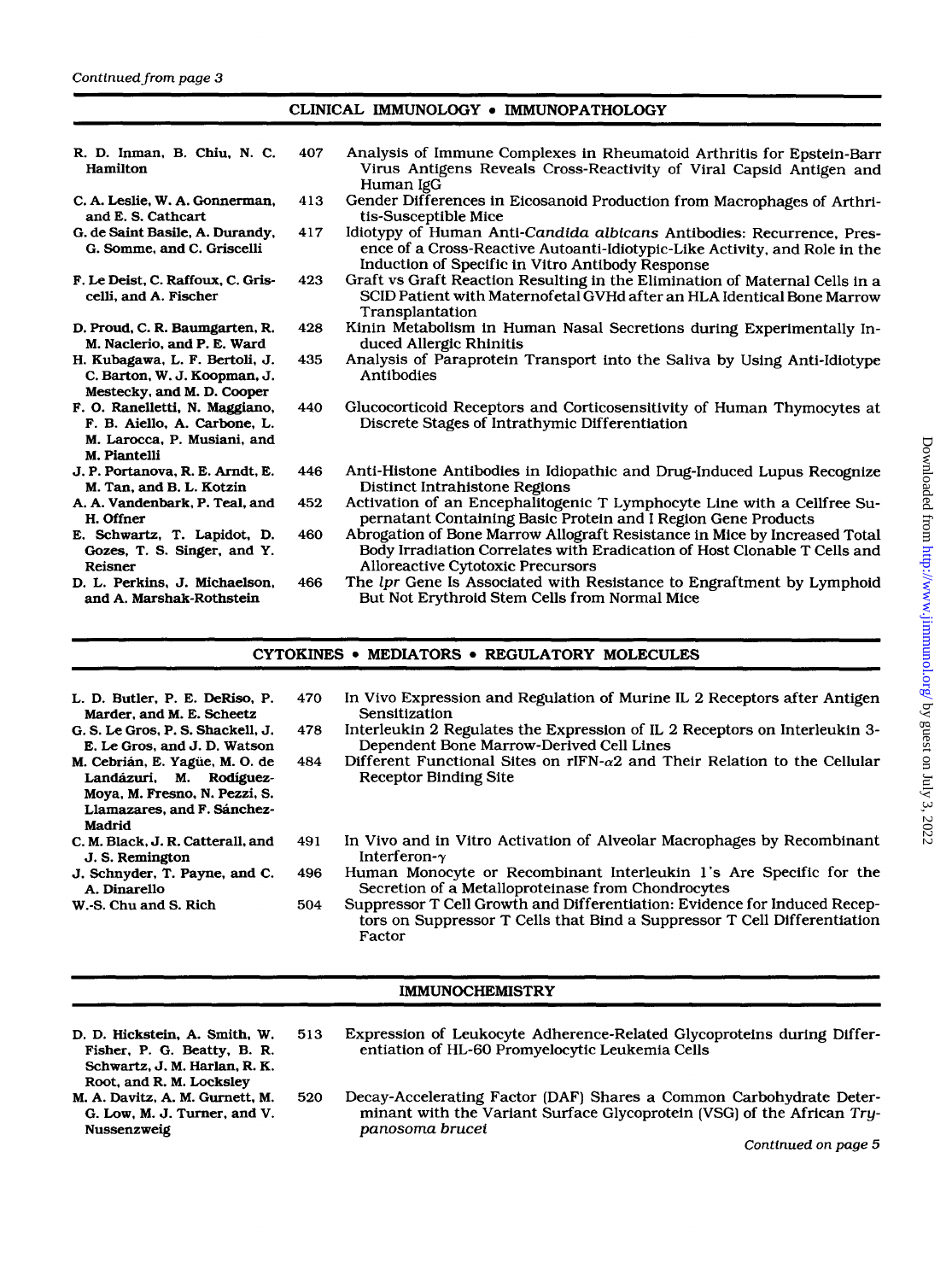#### IMMUNOPHARMACOLOGY

- *S.* **Marullo,** J. Hoebeke, J. *G.*  Guillet. C. Andre, and A. **D.**  Strosberg
- E. **W.** Gelfand, R. K. Cheung, *G.*  **B. Mills,** and *S.* Grinstein
- **W. F.** Owen, Jr., R. J. Sober**man,** T. Yoshimoto, A. L. Sheffer. R. A. **Lewis,** and **K. F.** Austen
- T. Ruzicka and J. Auböck
- T. Nakano. Y. Kanakura. H. Asai, and Y. Kitamura
- J. **B.** Hibbs. Jr.. *2.* Vavrin. and R. R. Taintor
- H. Takayama. G. Trenn. W. Humphrey. Jr., J. A. **Blue**stone, **P.** A. Henkart. and **M.**  V. Sitkovsky
- **524** Immunologic Mimicry by a Monoclonal Antibody of the Tricyclic Antidepressants' Binding Site on Muscarinic Acetylcholine Receptors
- **527** Role of Membrane Potential in the Response of Human T Lymphocytes to Phytohemagglutinin
- **532** Synthesis and Release of Leukotriene C4 by Human Eosinophils
- **539** Arachidonic Acid Metabolism in Guinea Pig Langerhans Cells: Studies on Cyclooxygenase and Lipoxygenase Pathways
- **544** Changing Processes from Bone Marrow-Derived Cultured Mast Cells to Connective Tissue-Type Mast Cells in the Peritoneal Cavity of Mast Cell-Deficient **W/W** Mice: Association of Proliferation Arrest and Differentiation
- **550** L-Arginine Is Required for Expression **of** the Activated Macrophage Effector Mechanism Causing Selective Metabolic Inhibition in Target Cells
- *566* Antigen Receptor-Triggered Secretion of a Trypsin-Type Esterase from Cytotoxic T Lymphocytes

#### MICROBIAL IMMUNOLOGY

- N. Mohagheghpour, R. R. **Gel**ber. and E. *G.* Engleman
- Y.-X. Zhang, *S.* Stewart, T. Joseph, H. R. Taylor, and H. **D.**  Caldwell
- J. **E.** Wolf, V. Kerchberger, *G. S.* Kobayashi. and J. **R.** Little
- P. G. Shackelford, **D.** M. Granoff, *S.* J. Nelson. **M.** G. Scott, **D.** *S.* **Smith,** and M. H. Nahm
- H. Rumpold, 0. H. **Rhodes,** P.L. Bloch, **D.** A. Carson, and J. H. Vaughan
- **570** T Cell Defect in Lepromatous Leprosy Is Reversible in Vitro in the Absence **of** Exogenous Growth Factors
- **575** Protective Monoclonal Antibodies Recognize Epitopes Located on the Outer Membrane Protein of *Chlamydia trachornatis*
- **582** Modulation of the Macrophage Oxidative Burst by *Histoplasma capsulatum*
- **587** Subclass Distribution of Human Antibodies to *Haemophilus influenzae*  Type b Capsular Polysaccharide
- **593** The Glycine-Alanine Repeating Region Is the Major Epitope of the Epstein-Barr Nuclear Antigen- **1** (EBNA- **1)**

#### **MOLECULAR BIOLOGY . MOLECULAR GENETICS**

- **D.** T. **Harris, W.** J. **Kozumbo, P.**  Cerutti, and J.-C. Cerottini
- **W.** J. **Kozumbo, D. T.** Harris. *S.*  Gromkowski, J.-C. Cerottini, and P. A. Cerutti
- **D.** A. Shackelford, A. **V. Smith,**  and **I.** *S.* Trowbridge
- K. Nakayama. M. Nonaka, *S.*  Yokoyama. Y. **D.** Yeul, S.-N. Pattanakitsakui, and M. Takahashi
- 600 Molecular Mechanisms Involved in T Cell Activation. **I.** Evidence for Independent Signal-Transducing Pathways in Lymphokine Production vs Proliferation in Cloned Cytotoxic T Lymphocytes
- *606* Molecular Mechanisms Involved in T Cell Activation. 11. The Phosphatidylinositol Signal-Transducing Mediates Antigen-Induced Lymphokine Production But Not Interleukin 2-Induced Proliferation in Cloned Cytotoxic T Lymphocytes
- **6 13** Changes in Gene Expression Induced by a Phorbol Diester: Expression of IL 2 Receptor, T3, and T Cell Antigen Receptor
- *620* Recombination of Two Homologous MHC Class **I11** Genes of the Mouse **(C4**  and *Slp)* that Accounts for the Loss of Testosterone Dependence of Sex-Limited Protein Expression